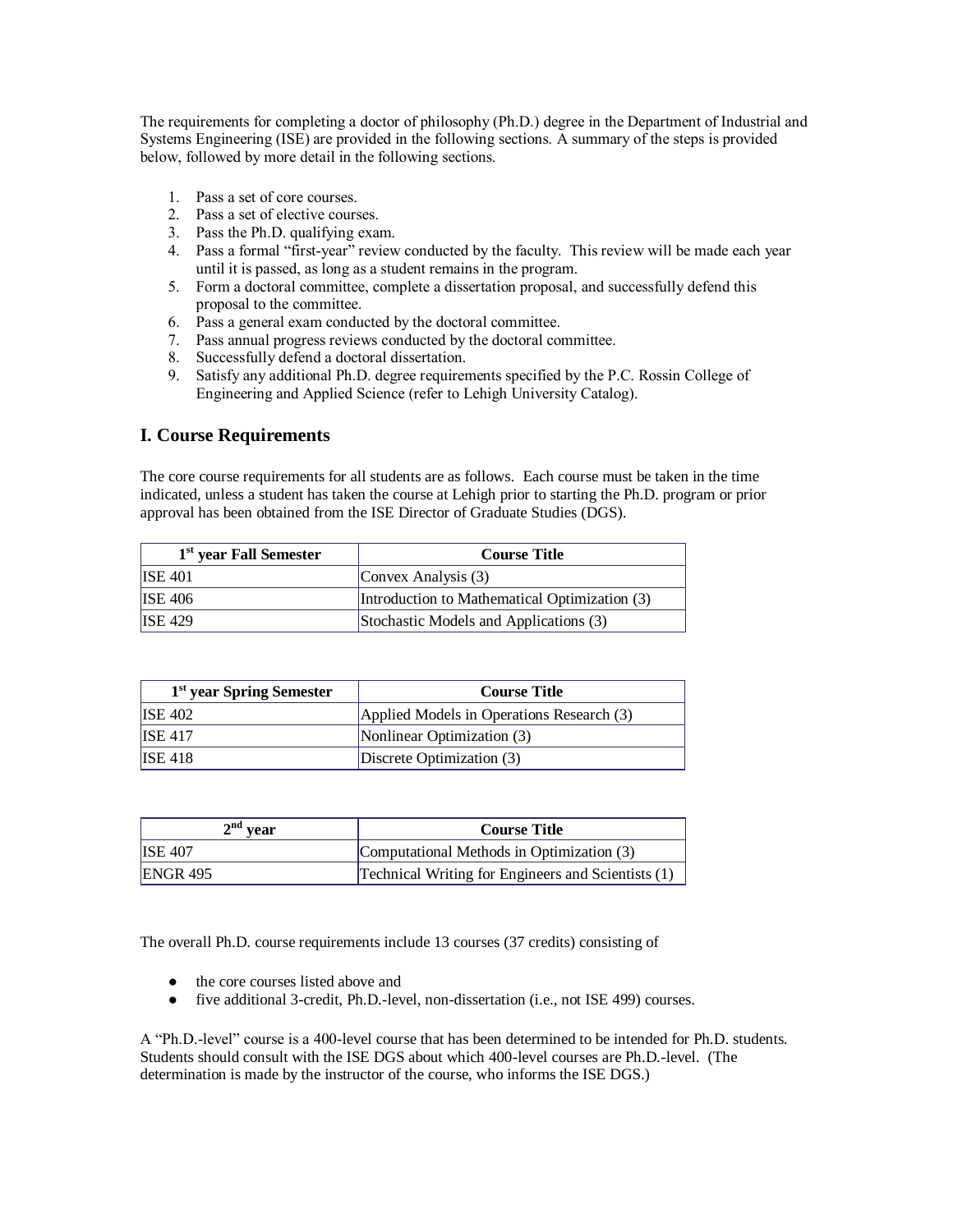Each elective (i.e., non-core) course can be taken within ISE or in another department. In the latter case when a student wishes to use a Ph.D.-level course outside of ISE to cover a non-core course requirement, the student must obtain approval from their research advisor prior to registering for the course.

A "Readings" course (i.e.., ISE 461) cannot be used to cover any of these course requirements without prior approval from the ISE DGS.

For students who enter Lehigh with a Master's degree, completion of the degree requires an additional 11 credits, totalling 48 credits. Those entering without a Master's degree need to complete an additional 35 credits, totalling 72 credits. These credits can be obtained via courses or dissertation (ISE 499) credits.

In case a student lacks the background necessary to pass a course, the student may be given permission by the ISE DGS to take a preparatory course, which may be below Ph.D.-level. Students must seek approval to do this prior to registering for and taking the preparatory course. The credits for such a course may be used to fulfill the Ph.D. course requirements with prior approval from the ISE DGS.

**For students who have taken a course at another institution equivalent to a core course:** If a student has passed a course at another institution that the student believes is equivalent to a *core course* for the program, then the student may fulfill the course requirement by successfully passing an examination by the instructor of the core course in question. Note, however, that this does not reduce the required number of *credits* and the student will not receive formal credit for the course. Any such examination(s) should be scheduled in consultation with the ISE DGS.

**For students who have taken a Ph.D.-level course at Lehigh:** If a student has passed any of the core courses or other Ph.D.-level courses at Lehigh prior to starting the ISE Ph.D. program, then these can be used to fulfill *course* requirements if approval is granted by the student's research advisor and the ISE DGS. Note, however, that this does not reduce the required number of *credits* for the Ph.D. program.

# **II. Qualifying Exam**

Immediately following final exams at the end of the first year, all Ph.D. students must take the qualifying exam. (The exam may be taken in a later semester only with the approval of the ISE DGS. Approval should be sought at least one month prior to the end of the Spring semester.) The purpose of the exam is to:

- 1. Test the student's knowledge and strength in basic topics of Industrial and Systems Engineering.
- 2. Assess the student's ability to conduct original research.
- 3. Assess the student's ability to communicate, both orally and in writing.
- 4. Test the student's ability to apply the material from the core courses taken during the first year.

All students taking the exam at the same time are presented with three (sets of) research questions. Over a two-week period, the students are to study the questions and prepare a written report and an oral presentation with their answers to be presented to a committee of three faculty members. These faculty members assess the student's performance using an evaluation form that will be made available to the student(s) ahead of time, upon request. The results of the exam are either pass or fail. These results are used as input to the "first-year" review, described in Section III below.

NOTE: A student entering the Ph.D. program without a Master's degree may petition to delay their first qualifying exam until the end of their third or fourth semester of study. This does not exempt the student from a "first-year" review (see Section III). The timing of the qualifying exam for part-time students will be determined based on a customized program of study developed in consultation with the ISE DGS.

### **III. Annual Reviews**